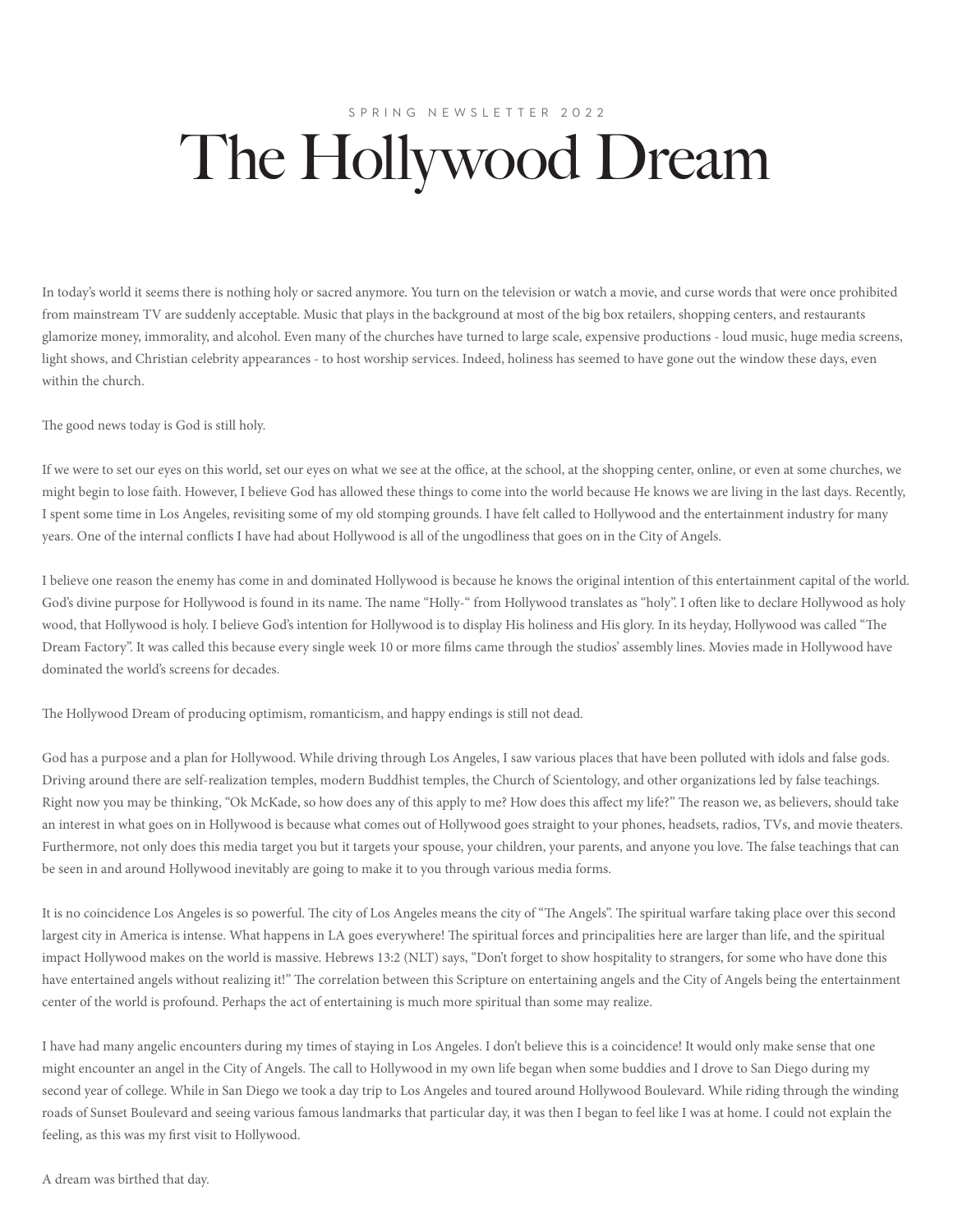The Hollywood Dream is something I have never let go of. Before I finished college, I visited Los Angeles again while staying with a relative on the outskirts of the city. In January 2010, I moved to Los Angeles. Over the course of two years I had a lot of experiences. I made new friends, attended different churches and ministries, participated in multiple film projects, and met various celebrities; perhaps the finale before returning to Texas (when the official call to become a writer began) was being featured as one of "Malibu's Most Eligible Bachelors" by Malibu Times Magazine. I admit, it is a lofty title. I certainly did not feel most eligible!

The experiences I've had are humbling. The mental and emotional connection I've always felt with Hollywood comes from the Lord. Not everyone feels the same way as I do about the entertainment industry. The call of God on each of our lives is different. Maybe today there is something that you are interested in and gravitate towards. It could be gardening. It could be sightseeing. It could be writing or photography. Like me, it could be the movies. Maybe you enjoy traveling or volunteering and being involved in the community. There is a good chance these desires stem from what God has planted in your heart.

This spring I believe God is speaking life to the seeds in the soil of your heart. Just as God both planted and spoke life to the Hollywood seed in my heart, I believe right now God is speaking life to the divine seed planted in you. God is the Maker of Heaven and Earth (Psalm 146:6). He desires for you to enjoy His creation (1 Timothy 6:17). Just as the spring weather causes the creation to come out of its dormant winter state, so your desires from deep within are coming out of their winter shell. Jesus tells us in John 7:38 (NASB), "The one who believes in Me, as the Scripture said, 'From his innermost being will flow rivers of living water.'"

There is a spiritual aquifer, a river of living water, flowing in your soul right now.

It is a flow of divine creativity, power, and healing. The flow is perpetual. It is the Spirit of God, and it flows on forever. Like underground water on a farm, one must pump from the hidden reservoir within in order to have a taste of this cool, refreshing water. The way you tap into this living water is by believing in Jesus Christ and standing on God's Word. The prophet Ezekiel saw this endless water, symbolizing the Spirit of God, when he says concerning a vision in Ezekiel 47:3-5 (NLT), "Measuring as he went, he took me along the stream for 1,750 feet and then led me across. The water was up to my ankles. He measured off another 1,750 feet and led me across again. This time the water was up to my knees. After another 1,750 feet, it was up to my waist. Then he measured another 1,750 feet, and the river was too deep to walk across. It was deep enough to swim in, but too deep to walk through."

If there is one thing I can note about Hollywood with certainty it is that creativity abounds here. Most people you meet in Hollywood have a big dream. LA is dominated by artists and dreamers. As artists, they are extraordinarily sensitive to color and sound. In motion pictures, or movies, obviously color, sound, words, and action all matter for creating a great show. As a writer, I pay attention to words. How a writer chooses words can set the tone for a letter, book, or script. Every writer has to find their own voice. When I wrote my first book Tasting the Goodness of God, it felt strange reading my own book. It took over a year before I began to be more comfortable with reading my own writings.

The truth is I was discovering what my voice sounded like on paper. I was discovering what my artistic ability as a writer looked and sounded like. Today it's no big deal reading my own works. I know how I "sound" in my writings now. In the same way, I believe God is causing a gift that He has given you that used to feel uncomfortable or unfamiliar in your life to become more common. As you learn to operate more frequently in the gifts God has given you, you are going to become more comfortable in who He has made you to be.

Spiritual gifts are a great example of the unusual becoming usual in the believer's life. If you have ever experienced the power of the Holy Spirit, perhaps in a worship service or intimate Bible study, you know the Holy Spirit is far from the everyday norm. Seeing someone dramatically healed or hearing a person pray in tongues is not ordinary or normal in the world. God actually tells us in His word that we are going to be odd and a little different from the rest of the world. Deuteronomy 14:2 (KJV) says, "For thou art an holy people unto the LORD thy God, and the LORD hath chosen thee to be a peculiar people unto Himself, above all the nations that are upon the earth."

## In Christ, you are peculiar.

Being peculiar means you are special. You are unique. You are one of a kind. There is no one else on the planet quite like you. Just as the artists of Hollywood aim to depict physical beauty, pictures, film, and other sensations that can be seen by the physical eye, as believers we need to aim to display the spiritual beauty and fragrance of Christ (2 Corinthians 2:15). As we learn to go beyond what we see with the physical eye - as we walk by faith and not just by physical sight - we are going to be able to see the spirit operating behind a thing. We will be able to detect what is good and what is evil, what is of the Holy Spirit and what is of a worldly spirit. As things intensify in these last days, good will increasingly be called evil, and evil will be called good (Isaiah 5:20-21).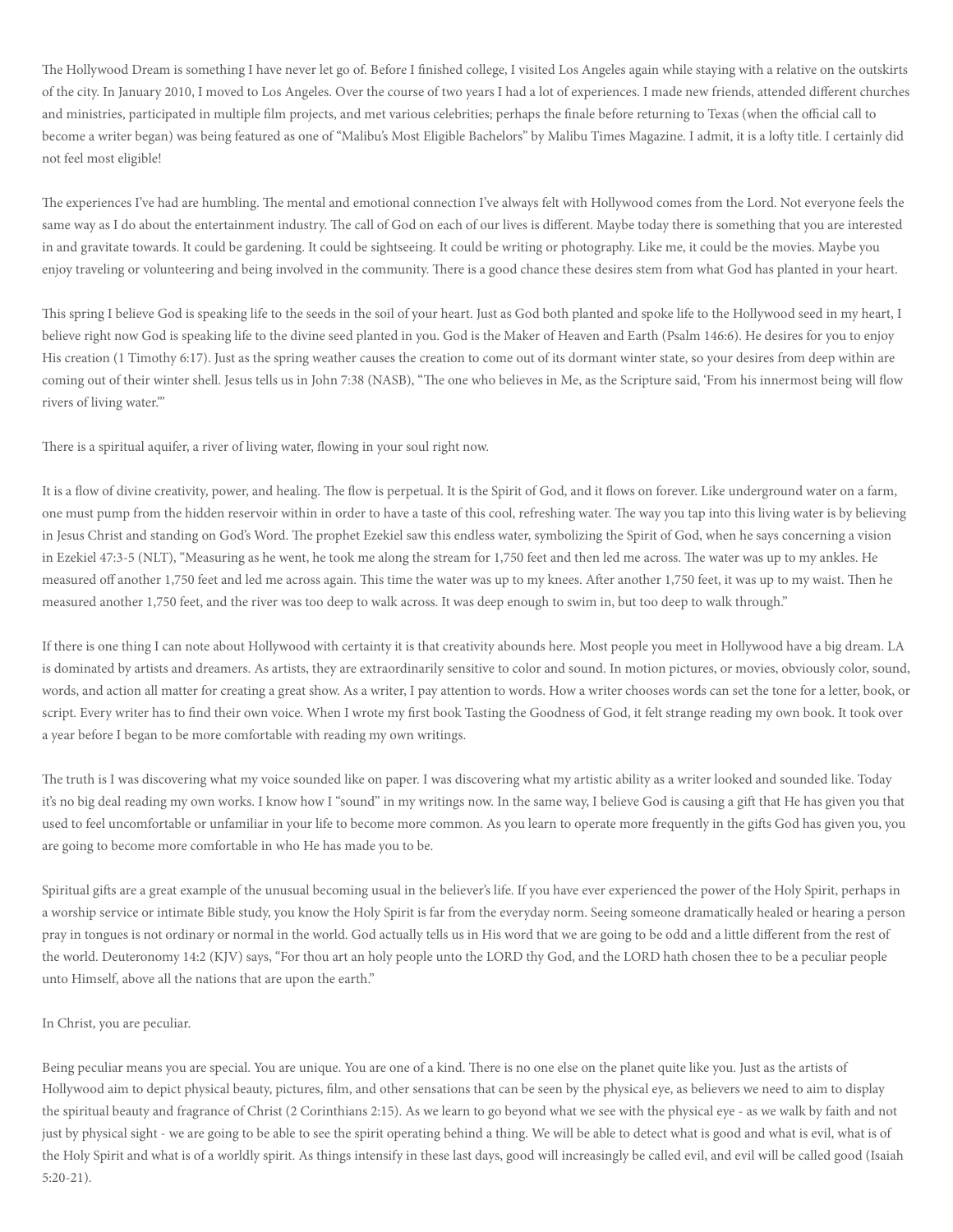We need to spiritually appraise things. Just as an art appraiser, real estate agent, or stock trader appraises the value of what's being assessed, so we need to spiritually appraise things. Is it good? Is it noble and right? Does it align with the values set forth in God's Word? Is it wholesome, or is it spiritually filthy and something we need to walk away from? It is imperative we stay grounded in the Word of God and learn to listen to and walk in the Holy Spirit. The devil has already disguised himself as an angel of light (see 2 Corinthians 11:14). Many have been and will be deceived (Matthew 7:13). What you fill your mind with - the music you listen to, the TV shows and movies you watch, the books you listen to and read - all feed your soul.

My goal as an artist and entertainer in the Hollywood industry is to always be a force for good. When we launched the new web TV series "The Better View with McKade" in January, it was a huge milestone in this ministry and in my personal faith journey. I believe this web TV series is just the first of many more film productions God has put in my heart to produce. One reason I have had the courage to step out and go for the dream is because of you. You are the reason I love doing what I do. Without partners in ministry, it's hard to go very far, not to mention I miss out on the great joy of meeting new people and praying with them along the way.

The reason this ministry continues to grow and reach souls all over the world is because of people like you.

You have prayed. You have sown in time, money, and prayers. A few months ago we launched an ongoing MLM Publishing Pledge Drive in order to garner monthly support so we can continue to expand this mass media ministry. At the end of every month, we draw for one of our MLM Pledges to win a free gift card as a way of saying thank you. If you would like to become an MLM Pledge, you can go to mlmpublishing.org, click the "donate" tab, and check the "Make this a monthly donation" box at checkout. You will automatically be entered into a drawing on the last business day of each month for a free gift card!

Your monthly giving impacts people all over the world. You are helping reach countless lives every single day. When you sow into MLM Publishing, you are investing in weekly gospel videos, a brand new Christian talk show on web TV, seasonal gospel newsletters, monthly sermons, a growing prophetic word ministry, spiritual revival retreats, Christian books, #31DayChallenge, prison ministry, and so much more.

We need you. We need your prayers. We need your love and support!

Since the beginning almost eight years ago, I declared this ministry would be a global ministry. I have declared this would be a mass media ministry that reaches all 195 countries on earth. Today MLM Publishing is reaching people in 21 countries every single week via our emailing list. Our seasonal gospel newsletters are traveling across the globe to 14 different countries. These newsletters are mailed to people in all 50 states in the United States. When I first began writing gospel newsletters in 2014, only a handful of people received the first seasonal newsletter in Texas and California.

The exponential growth of this ministry is because of people like you.

On this ministry journey, God has sent people like you to encourage, to give, and to pray. My greatest joy is hearing about how this ministry has somehow helped someone in their walk with God. Whether you have watched a Word of the Week video or an episode of The Better View with McKade, read a newsletter or one of my books, watched a sermon, or participated in #31DayChallenge, I am always delighted to see people seeking the Lord with me. I consider you my partner and my friend in this global ministry.

Since January 1, 2017, over 275 Sunday evening Word of the Week messages have been edited, uploaded, emailed, and shared with people all over the world. Weekly emails are sent to subscribers in all 50 US states, the Netherlands, Pakistan, Bosnia & Herzegovina, Japan, Australia, Nigeria, Canada, Denmark, Kenya, Trinidad and Tobago, the Emirates, the United Kingdom (Northern Ireland, Scotland, Wales & England), Sweden, France, Ethiopia, New Zealand, Ireland, Israel, Italy, and the Philippines.

By faith I'm still calling in all 195 countries of the world, and I invite you to join me through prayer and giving in this divine quest to reach more souls with the gospel message of salvation and God's goodness.

If you have a moment, please stop and pray for this mass media ministry. I believe prayer is the rocket fuel that is going to launch us to the next level! Also, please prayerfully consider donating to help reach more souls for God's Kingdom. Men and women from all over the world have given online and donated by mail. 100% of every donation is used to promote ads to reach new people and for ministry purposes. For those that qualify, your donations are now officially tax deductible to this  $501(c)(3)$  approved ministry. If you know someone that is not signed up to receive these newsletters and weekly emails, or you are not signed up, I encourage you to go to mlmpublishing.org, or my personal website mckademarshall.com, and submit your information there.